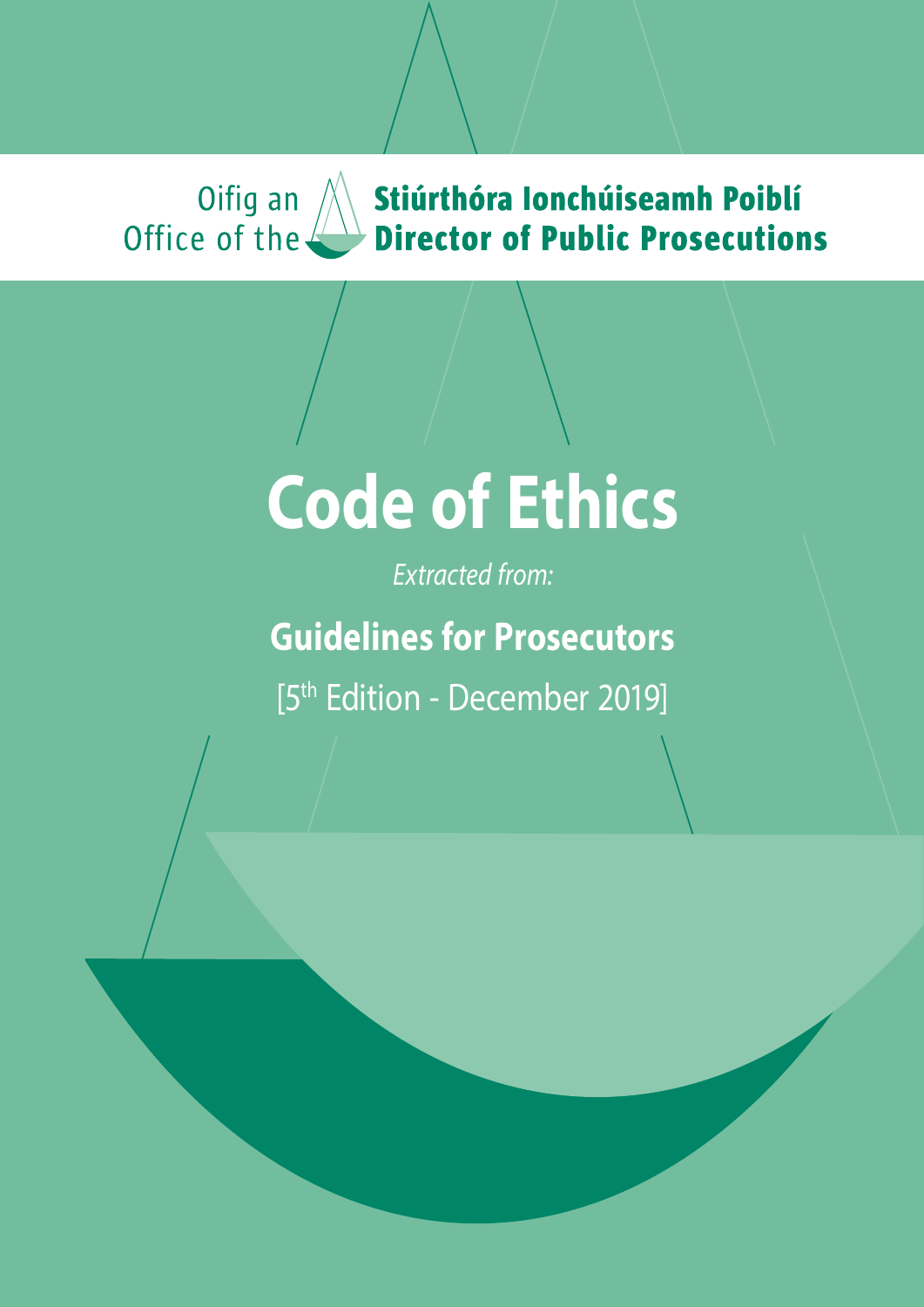[The Code of Ethics is also available in the](https://www.dppireland.ie/ga/publication-category/guidelines-for-prosecutors) **Irish Language**

Office of the Director of Public Prosecutions Infirmary Road Dublin 7 D07 FHN8

 $+ 353 1858 8500$  $\frac{1}{2}$  + 353 1 642 7406 [www.dppireland.ie](http://www.dppireland.ie)

© Office of the Director of Public Prosecutions 2019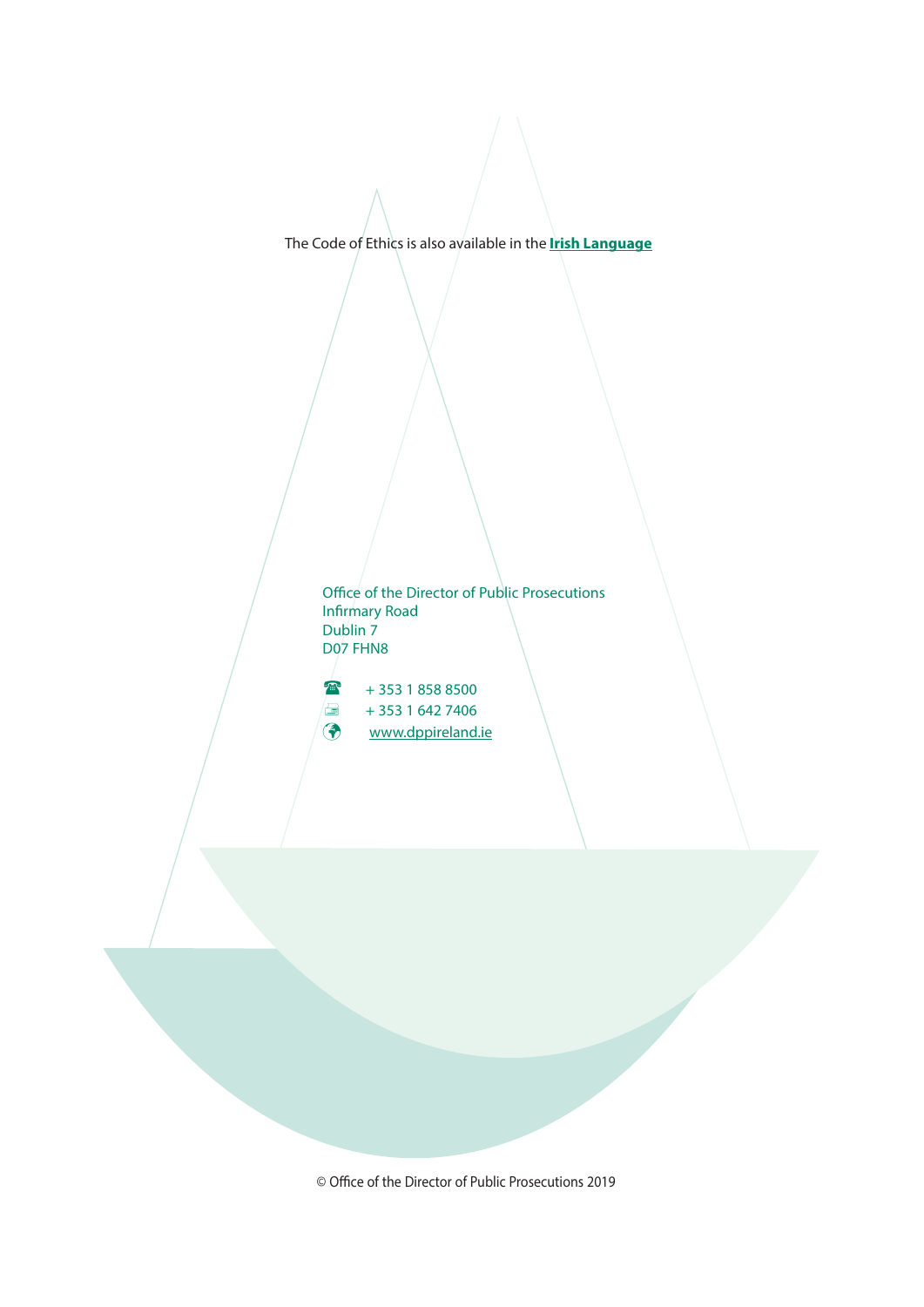## 3: Code of Ethics

#### **Setting out standards of professional responsibility and essential duties of prosecutors**

#### **PURPOSE AND SCOPE OF THE CODE**

- **3.1** The main aim of this Code of Ethics is to promote and enhance those standards and principles recognised as necessary for the proper and independent prosecution of offences. The Code of Ethics sets out the standards of conduct and practice expected of prosecutors working for, or on behalf of, the Director of Public Prosecutions. It is intended to supplement rather than to replace applicable professional codes governing the conduct of lawyers and civil and public servants. Where prosecutors are subject to the discipline of the General Council of the Bar of Ireland or of the Law Society of Ireland they are also obliged to act in accordance with the standards set by their respective professional body.
- **3.2** The Director of Public Prosecutions requires the Director's own staff to adhere at all times to the Code of Ethics. When the Director of Public Prosecutions engages counsel, or a solicitor who is employed by the Director to act on the Director's behalf, or authorises any person to prosecute in the Director's name, the Director expects that counsel, solicitor or authorised person to adhere to the Code and to consult the Director concerning any question of difficulty. Any breach of the Code which also constitutes a breach of applicable standards of a professional body may be referred to that body for consideration.
- **3.3** The Civil Service Code of Standards and Behaviour (published by the Standards in Public Office Commission on [www.sipo.gov.](http://www.sipo.gov.ie) [ie\)](http://www.sipo.gov.ie) sets out the main principles which govern the behaviour of staff in a modern Civil Service. Prosecutors who are members of the Civil Service are obliged to act in accordance with that Code subject always to the statutory

guarantee of the independence of the Director of Public Prosecutions and bearing in mind the status of officers of the Director as civil servants of the State rather than the Government.

**3.4** The Code of Ethics is intended to establish minimum standards of ethical conduct. It is designed to provide general but not exhaustive guidance to prosecutors, formulated to assist in securing and promoting the effectiveness, impartiality and fairness of prosecutors in criminal proceedings. These fundamental duties should inform all aspects of the prosecutor's work.

#### **INDEPENDENCE**

**3.5** Prosecutors shall carry out their functions in accordance with section 2(5) of the Prosecution of Offences Act 1974 which provides that the Director of Public Prosecutions shall be independent in the performance of the Director's functions. They shall exercise their functions free of any extraneous influences, inducements, pressures, threats or interference, direct or indirect, from any quarter or for any reason.

#### **RESPONSIBILITY**

- **3.6** Prosecutors shall:
	- a) at all times uphold the rule of law, the integrity of the criminal justice system and the right to a fair trial;
	- b) at all times respect the fundamental right of all human persons to be held equal before the law, and abstain from any wrongful discrimination;
	- c) be aware of, and understand, diversity in society and differences arising from various sources, including but not limited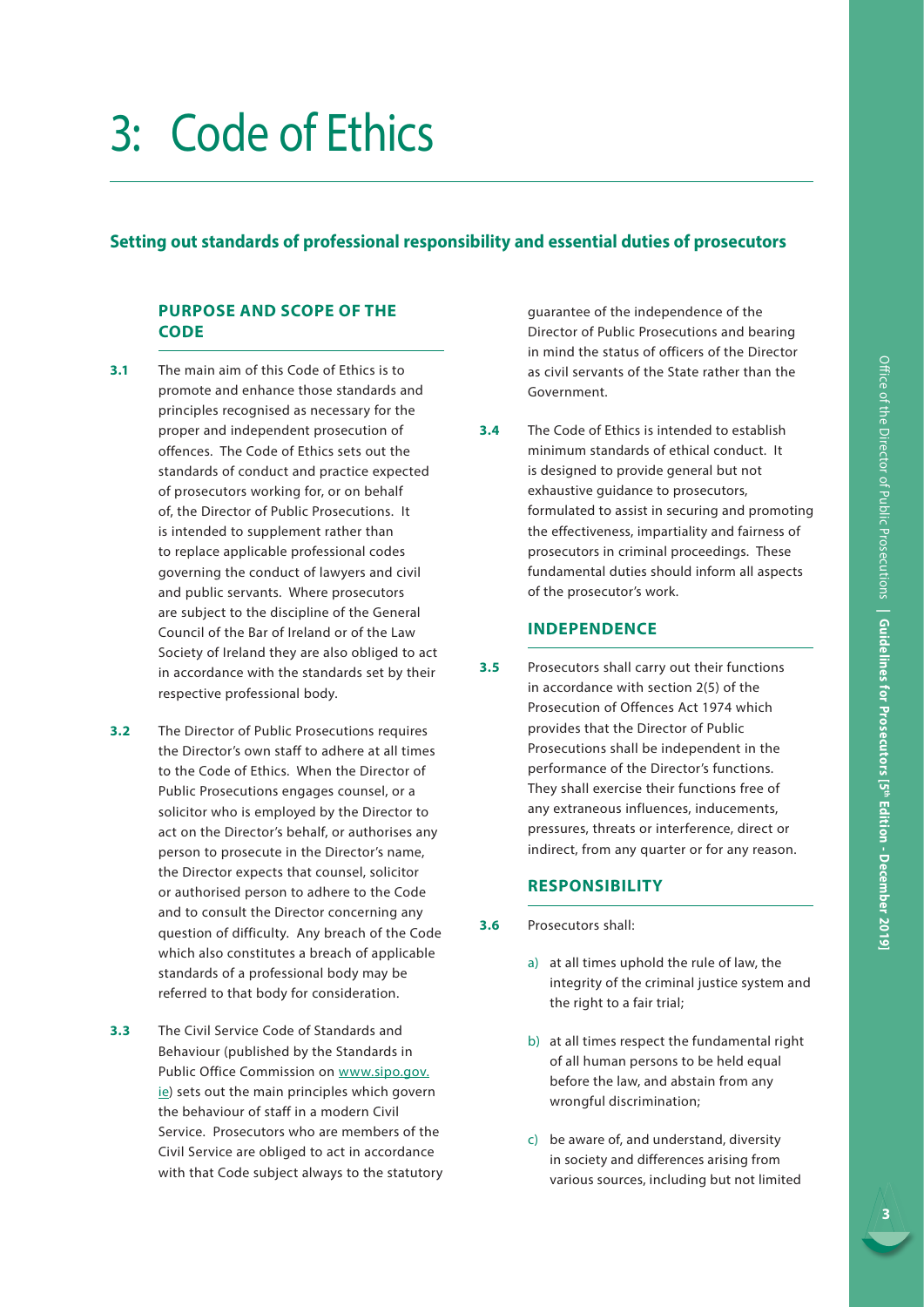to race, colour, gender, religion, national origin, disability, age, marital status, sexual orientation, and social and economic status and refrain from manifesting, by words or conduct, bias or prejudice based on such differences, except such as are legally relevant to an issue in proceedings and may be the subject of legitimate advocacy;

- d) In accordance with section 42 of the Irish Human Rights and Equality Commission Act 2014 to have regard in the performance of their functions as part of a public body to the need to eliminate discrimination, to promote equality and to protect human rights;
- e) comply fully with the relevant requirements of the European Union Victims Directive 2012/29/EU and the Criminal Justice (Victims of Crime) Act 2017 as discussed in Chapter 12: The Rights of Victims of Crime;
- f) inform the Director of any instances where a public official may have committed a criminal offence or acted improperly in the course of a criminal investigation or prosecution with a view to the Director referring the matter to the appropriate authorities to take any necessary action;
- g) bring to the Director's attention any instance of which the prosecutor becomes aware where a public official may have engaged in other serious misbehaviour and it is appropriate that the Director should take or initiate action in the matter;
- h) give due attention to the prosecution of crimes of corruption, abuse of power, violations of human rights and other crimes recognised by international law, in particular offences which may have been committed by public officials.

#### **INTEGRITY**

- **3.7** Prosecutors shall:
	- a) at all times maintain the honour and dignity of their profession;
	- b) always conduct themselves professionally, in accordance with the law and the rules and ethics of their profession;
- c) at all times exercise the highest standards of integrity and care and ensure that their conduct is above reproach;
- d) avoid impropriety and the appearance of impropriety and avoid situations which might reasonably give rise to the suspicion or appearance of favouritism or partiality;
- e) not, through their behaviour and conduct, compromise the actual, or the reasonably perceived, integrity, fairness or independence of the Office of the DPP and in particular must not accept any gift, prize, loan, favour, inducement, hospitality or other benefit in relation to anything done or to be done or omitted to be done in connection with the performance of their duties or which may be seen to compromise their integrity, fairness or independence. A prosecutor may, subject to law and to any legal requirements of public disclosure, receive a token gift, award or benefit as appropriate to the occasion on which it is made provided that such gift, award or benefit could not reasonably be perceived as intended to influence the prosecutor in the performance of the duties of the prosecutor or otherwise give rise to an appearance of partiality;
- $f$  at all times act in accordance with any applicable duties under the Ethics in Public Office Acts 1995 and 2001;
- g) not allow the prosecutor's family, social or other relationships improperly to influence the prosecutor's conduct as a prosecutor;
- h) not use or lend the prestige of their position as prosecutors to advance their private interests or those of a member of their family or of anyone else, nor shall prosecutors convey or permit others to convey the impression that anyone is in a special position improperly to influence them in the performance of their duties;
- i) not knowingly permit any person subject to the prosecutor's influence, direction or authority, to ask for, or accept, any gift, bequest, loan or favour in relation to anything done or to be done or omitted to be done in connection with the duties or functions of the prosecutor;